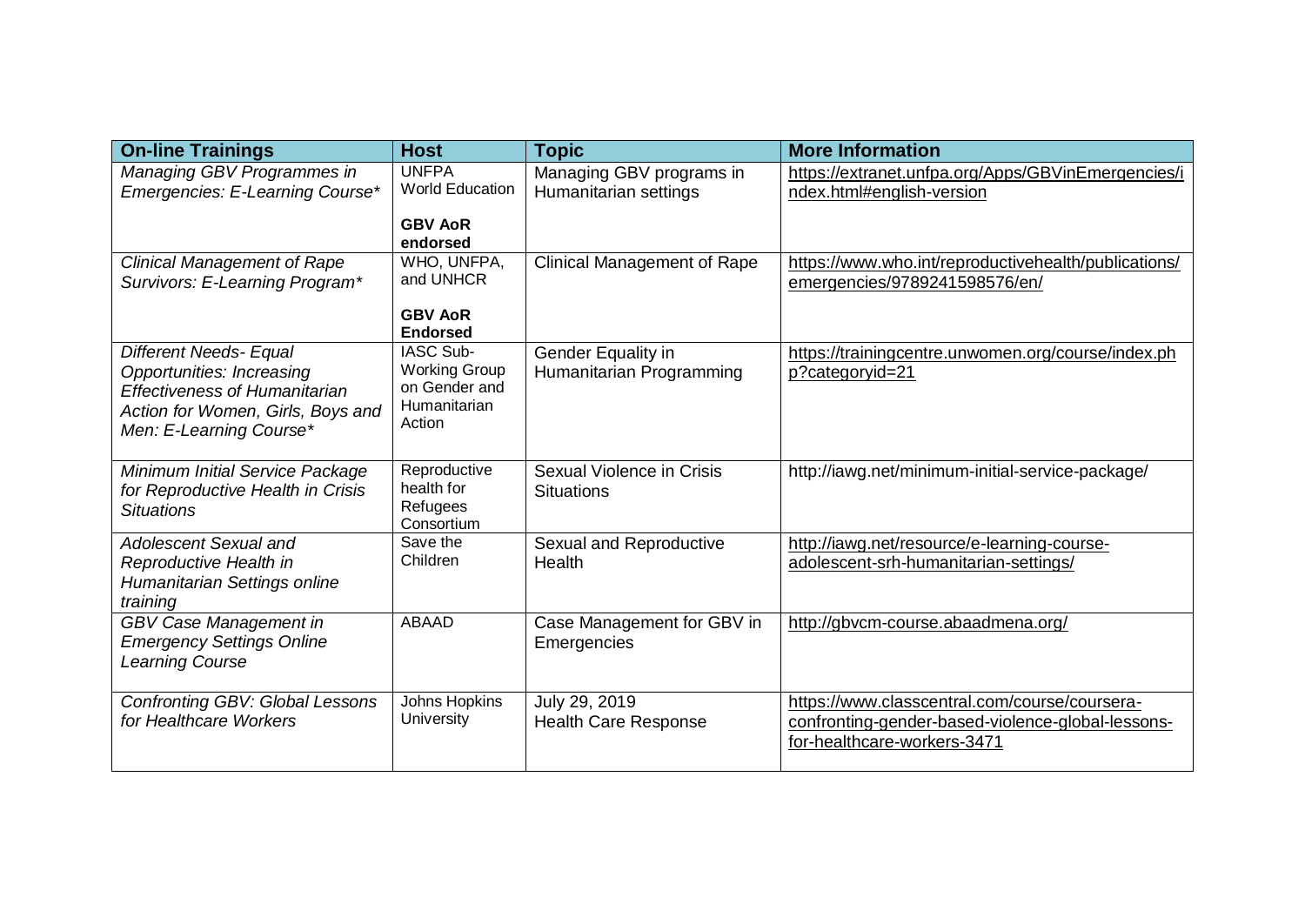| <b>Trauma Focused Cognitive</b><br><b>Behavioral Therapy</b>                                            | Medical<br>University of<br>South Carolina<br><b>National Child</b><br>Traumatic<br><b>Stress Network</b>    | Psychological support for GBV<br>survivors                                                                                                                                                                                           | http://tfcbt.musc.edu/                                                                                          |
|---------------------------------------------------------------------------------------------------------|--------------------------------------------------------------------------------------------------------------|--------------------------------------------------------------------------------------------------------------------------------------------------------------------------------------------------------------------------------------|-----------------------------------------------------------------------------------------------------------------|
| <b>Psychological First Aid</b>                                                                          | <b>National Child</b><br>Traumatic<br><b>Stress Network</b><br>and the National<br>Center for<br><b>PTSD</b> | <b>Delivering Psychological First</b><br>Aid for GBV Survivors                                                                                                                                                                       | https://www.nctsn.org/resources/psychological-first-<br>aid-pfa-online                                          |
| Various on-line courses on<br><b>Gender including Gender-</b><br>responsive budgeting and<br>Evaluation | <b>UN Women</b>                                                                                              | <b>Gender Equality</b>                                                                                                                                                                                                               | https://trainingcentre.unwomen.org/course/index.ph<br>p?categoryid=1                                            |
| <b>Gender Matters</b>                                                                                   | UN Institute for<br>Training and<br>Research                                                                 | Defining gender as socially<br>embedded descriptions of key<br>gender-related terms,<br>distinguishing between<br>different conceptualizations of<br>gender and identifying sources<br>of gender inequality in their<br>environment. | https://reliefweb.int/training/2472714/gender-<br>matters-l-importance-du-genre                                 |
| <b>Face to Face trainings</b>                                                                           | <b>Host</b>                                                                                                  | <b>Topic</b>                                                                                                                                                                                                                         | <b>More Information</b>                                                                                         |
| Managing GBV Programmes in<br>Emergencies: Face to Face<br>Training*                                    | International<br><b>Medical Corps</b><br><b>GBV AOR</b><br><b>Endorsed</b>                                   | Managing GBV programs in<br>humanitarian settings                                                                                                                                                                                    | https://cdn1.internationalmedicalcorps.org/wp-<br>content/uploads/2017/12/GBV-MGBViE-brochure-1-<br>10-7-17.pdf |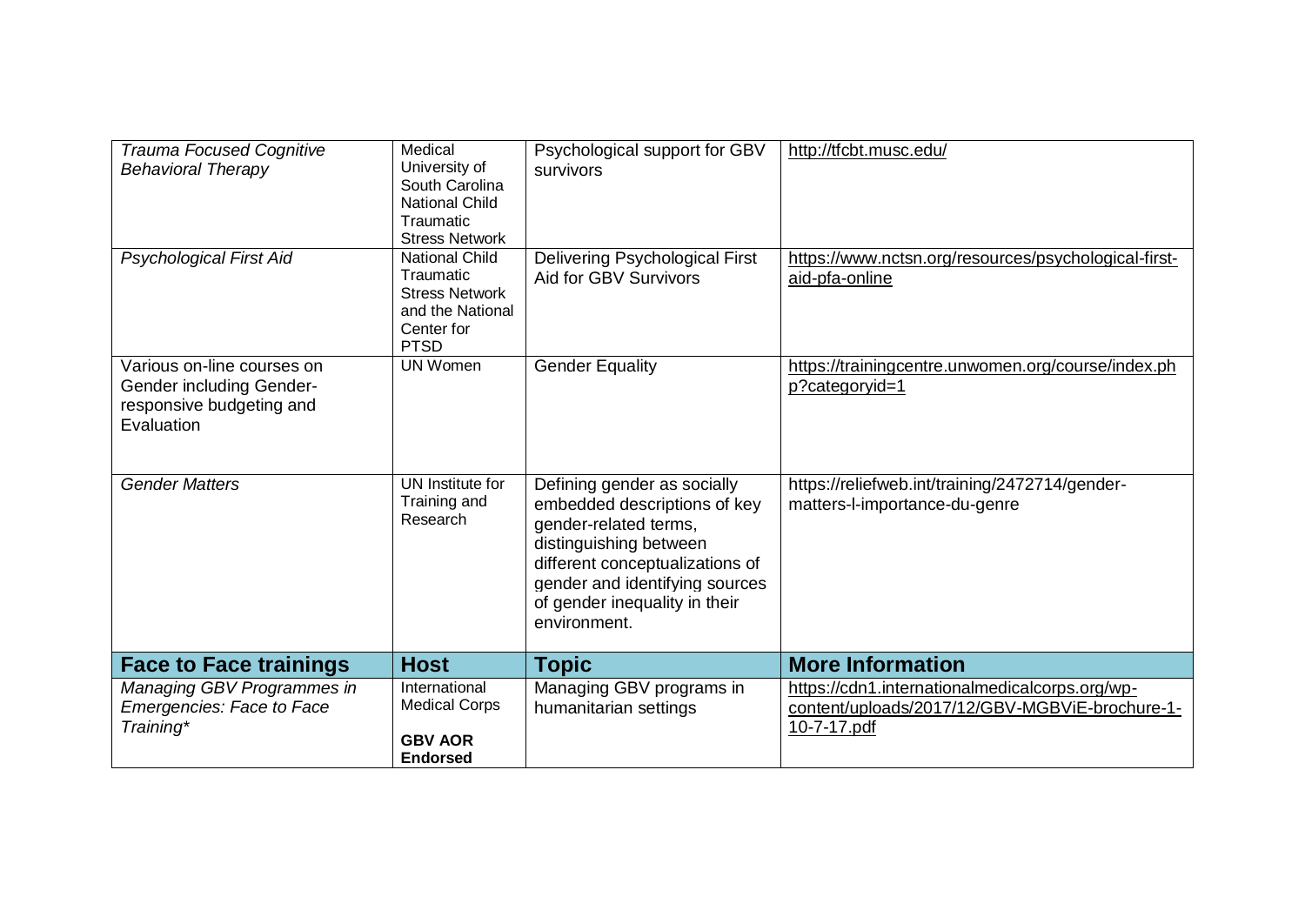| Certificate Course in GBV in<br>Emergencies in Nairobi, Kenya*                         | University of<br>Nairobi 's<br>Institute of<br>Anthropology,<br>Gender and<br><b>African Studies</b><br>(IAGAS) and<br><b>UNFPA</b> | 2 weeks certificate course on<br><b>GBV</b> in Emergencies                                                                                                                                                 | Contact: Jessica Gorham, Regional GBV AoR<br>adviser:gorham@unfpa.org                                            |
|----------------------------------------------------------------------------------------|-------------------------------------------------------------------------------------------------------------------------------------|------------------------------------------------------------------------------------------------------------------------------------------------------------------------------------------------------------|------------------------------------------------------------------------------------------------------------------|
| Researching GBV: Methods and<br>Meaning in London, UK                                  | London School<br>of Tropical<br>Medicine                                                                                            | Conceptualizing and<br>researching forms of GBV                                                                                                                                                            | http://www.lshtm.ac.uk/study/cpd/gender_violence.h<br>tml                                                        |
| International Summer School on<br>Addressing GBV in Emergencies in<br>Dublin, Ireland* | International<br>School on<br>Addressing GBV<br>in Emergencies                                                                      | The course is designed to<br>build towards core<br>competencies that have been<br>identified at global level for<br>those working on GBViE.                                                                | http://isgbvie.com/course-programme/                                                                             |
| Sexual Violence in Conflict<br>Settings and Emergencies in<br>Geneva, Switzerland      | CERAH:<br>Geneva Centre<br>for Education<br>and Research in<br>Humanitarian<br>Action                                               | Overview of GBV programming<br>in humanitarian emergencies                                                                                                                                                 | https://www.cerahgeneve.ch/education/courses-<br>health/sexual-violence-in-conflict-settings-and-<br>emergencies |
| Sexual and Reproductive Health in<br>Geneva, Switzerland                               | CERAH:<br>Geneva Centre<br>for Education<br>and Research in<br>Humanitarian<br>Action                                               | Analyse SRH issues in<br>emergencies and gain skills to<br>coordinate the implementation<br>of a minimum set of SRH<br>interventions at the onset of an<br>emergency and as an integral<br>part of health. | https://cerahgeneve.ch/education/courses-<br>health/                                                             |
| Sexual and Gender-Based<br>Violence case & information<br>management in the Americas   | <b>Regional Safe</b><br>Spaces<br>Network:                                                                                          |                                                                                                                                                                                                            |                                                                                                                  |